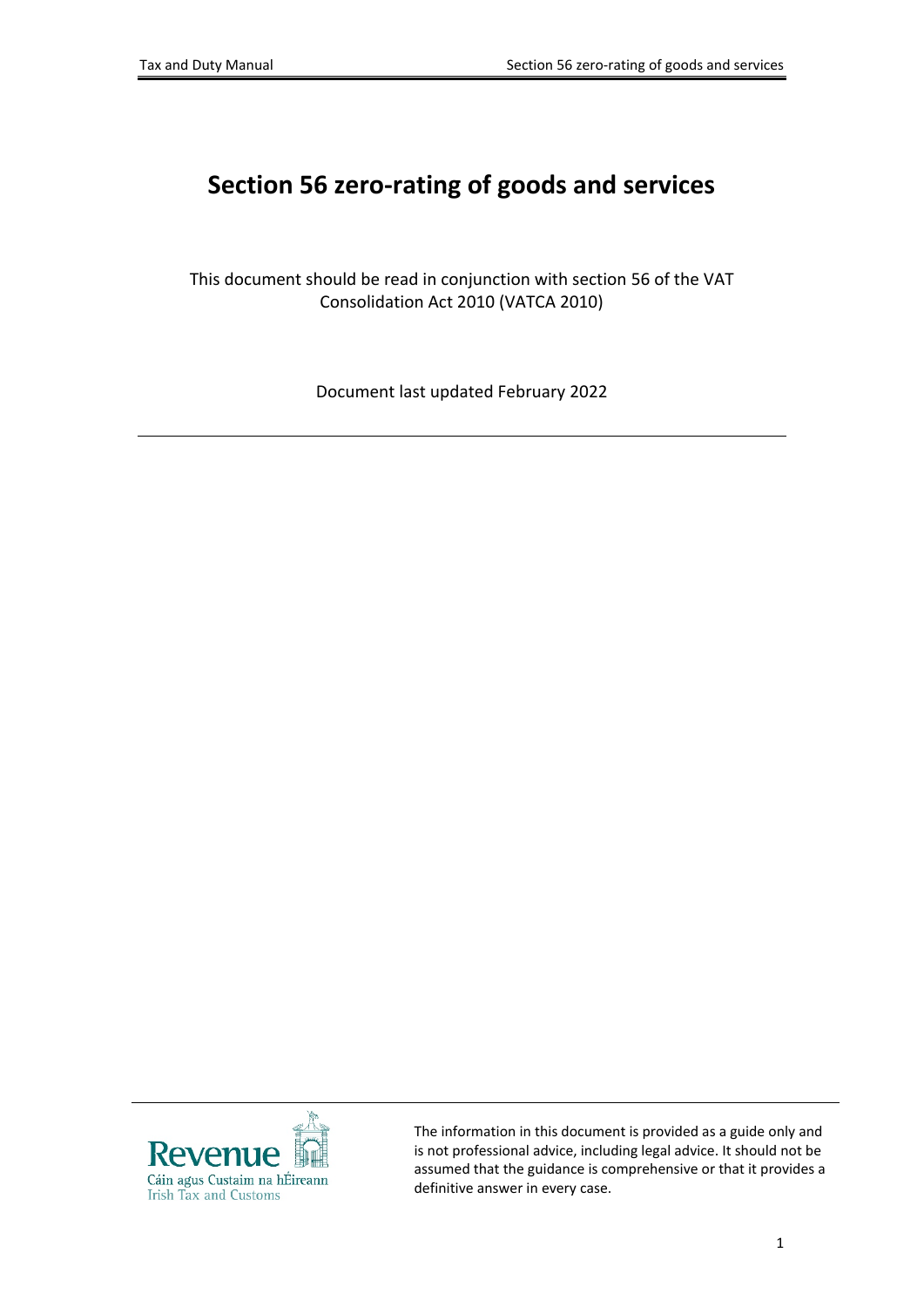#### **Table of Contents**

| Appendix I Services specified in section 33(5) VAT Consolidation Act 20109           |
|--------------------------------------------------------------------------------------|
| Appendix II Particulars as set out in Regulation 34A of the VAT Regulations 2010  10 |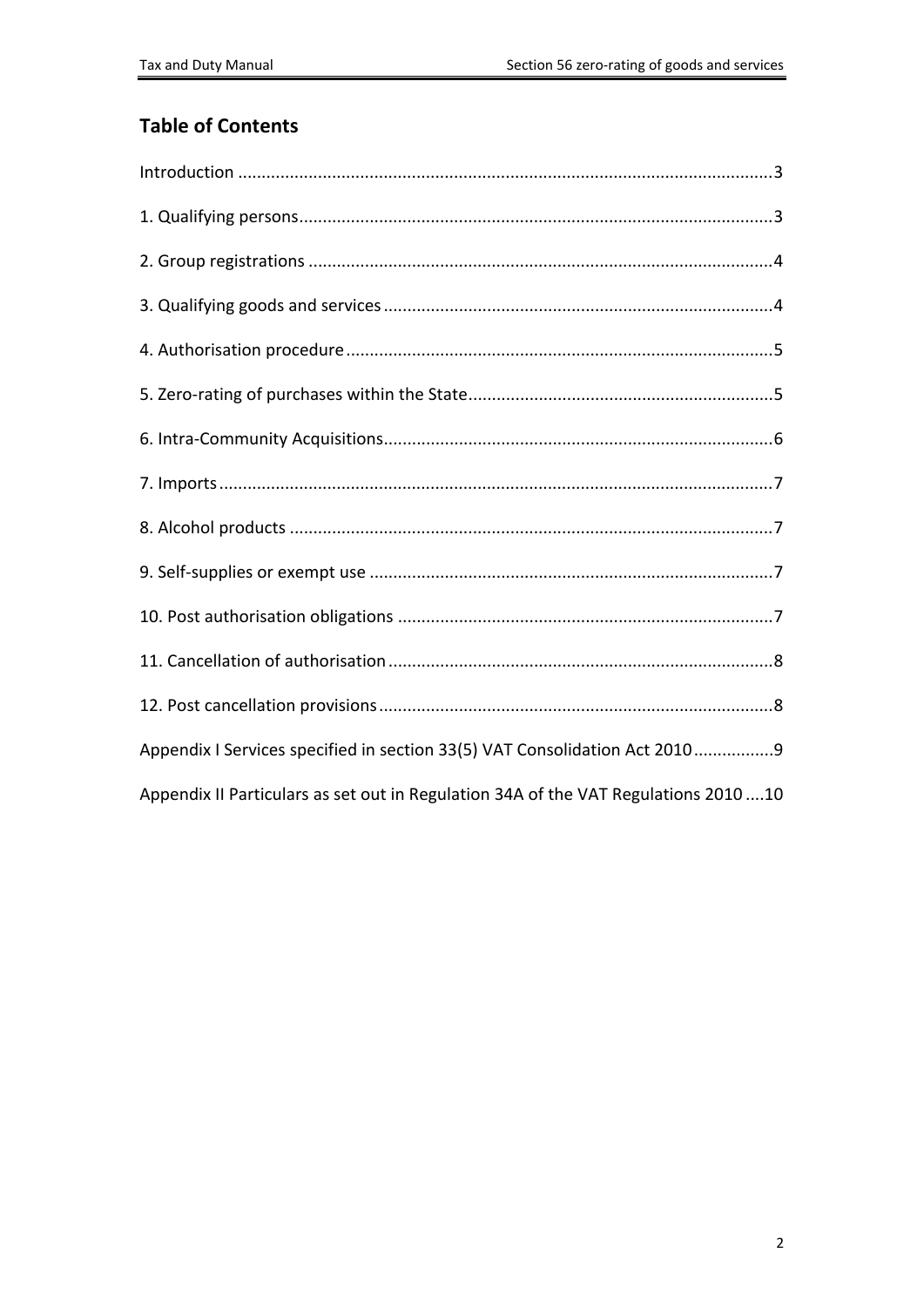#### <span id="page-2-0"></span>**Introduction**

Section 56 of the Value-Added Tax Consolidation Act 2010 provides for a supplier to zero rate the supply of qualifying goods and services to certain authorised persons. It also provides that those authorised persons can apply the zero rate of tax to the acquisition of goods and services received from other Member states, where obliged to account for VAT on the receipt of those supplies, and on the importation of goods from outside the European Union.

In general, the accountable persons who qualify are those primarily engaged in making zero-rated intra-Community supplies of goods, in making zero rated exports of goods outside the European Union (referred to as 'exports' in this document) and in making supplies of certain contract work, so that the VAT on those supplies, if any, would be payable outside the State. Such persons would not normally be in a VAT payable position in the State in any given VAT period.

### <span id="page-2-1"></span>1. Qualifying persons

1.1 A qualifying person is an accountable person whose turnover from zero-rated intra-Community supplies of goods, export of goods outside the EU and supplies of certain contract work amounts to 75% or more of their total annual turnover for the 12 months preceding the making of an application for authorisation under these provisions.

For renewals of existing valid authorisations, the turnover from audited financial statements for an accounting year-end that falls within the 12 months preceding the application may be used.

Revenue will accept that where an accountable person in a start-up situation does not meet the 12-month trading requirement, that person may, in the circumstances outlined below, apply to Revenue for authorisation for the zero-rating facility on an interim basis until such time as the 12-month requirement has been met. Such applications will only be considered where that person can demonstrate, to the satisfaction of the relevant Revenue Division, that:

- 1. the accountable person's turnover from zero-rated intra-Community supplies of goods, exports and certain supplies of contract work will exceed 75% of the person's total turnover in the first year of trading;
- 2. the accountable person satisfies all other requirements and criteria as set out under Section 56; and
- 3. the accountable person is a subsidiary of, or is otherwise connected to (within the meaning of section 10 of the Taxes Consolidation Act 1997), a company that is in possession of a current Section 56 authorisation.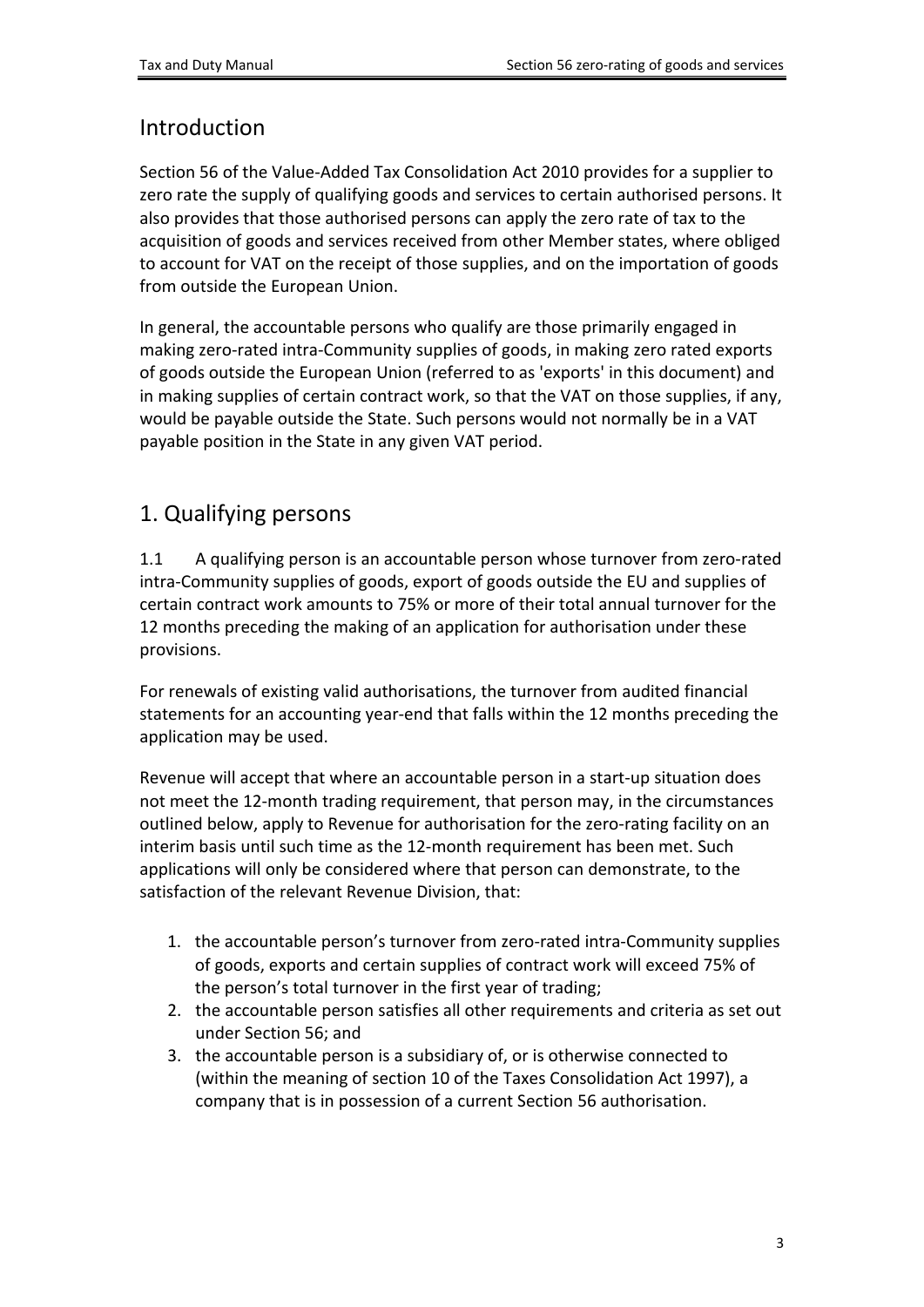- 1.2 Contract work, for the purposes of paragraph 1.1, is where
	- a person provides a service consisting of the making of or assembly of a good from other goods provided to it by another person and the return of the goods so made or assembled to that other person, and
	- the supply of that service takes place outside the State for VAT purposes.

1.3 Total annual turnover comprises turnover from the supply of all goods and services, including exempt supplies. However, the following can be excluded from total turnover for the purposes of these provisions:

- (i) turnover from sales which involve the subsequent lease-back of the goods sold
- (ii) receipts from the supply of specific services (see [Appendix](#page-8-0) [I\)](#page-8-0) the place of supply of which, in accordance with section 33(5) of the VAT Consolidation Act 2010, is outside the State so that VAT is not accountable within the State on those services, and
- (iii) sales of goods by the applicant which are not supplies in this State for VAT purposes and on the supply of which the applicant would not be required to account for VAT in the State, (e.g. a supply of goods which is dispatched from Greece to a customer in Germany can be excluded from total turnover).

#### <span id="page-3-0"></span>2. Group registrations

A VAT-registered group (i.e. where a number of companies are treated as a single taxable person for VAT purposes) may only be a qualifying person, where at least 75% of the group's total annual turnover is derived from zero-rated intra-Community supplies of goods or exports and certain supplies of contract work. Sales between individual group members are ignored for this purpose. The VAT group's turnover is calculated based on turnover from sales to persons outside the group and is calculated in accordance with paragraph 1.3 above. Each member of the VAT group will, individually, require authorisation under these arrangements, however the individual members of VAT groups may not obtain authorisations unless the group, as a single taxable person, is a qualifying person.

# <span id="page-3-1"></span>3. Qualifying goods and services

Qualifying goods and services, for the purposes of these provisions, are all goods and services other than the following:

- (i) The supply or hire of any passenger motor vehicle.
- (ii) The supply of petrol.
- (iii) The provision of food, drink, accommodation (other than qualifying accommodation in connection with attendance at a qualifying conference), entertainment or other personal services.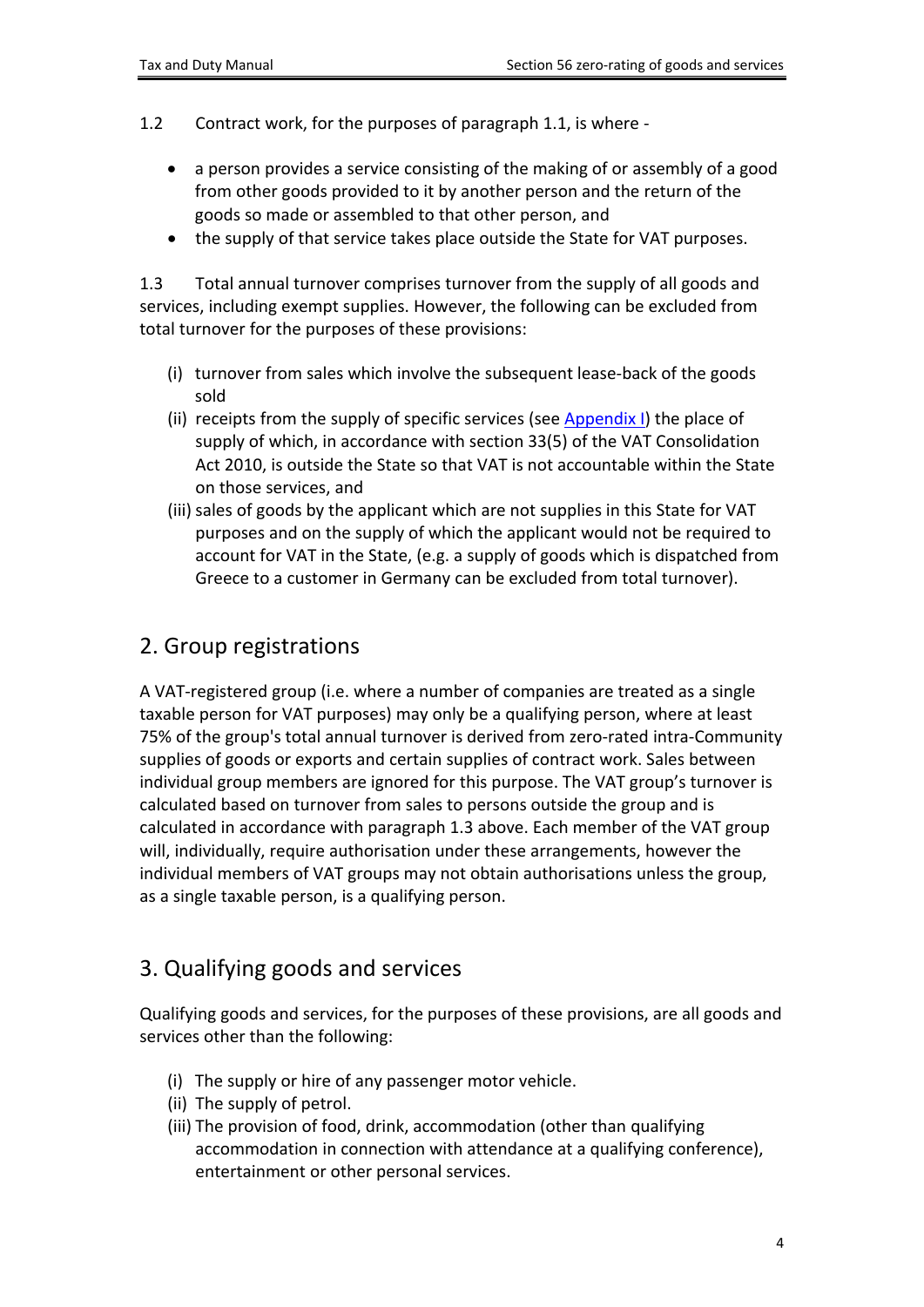#### <span id="page-4-0"></span>4. Authorisation procedure

4.1 Applications for authorisation should be made on Form VAT 56A, which is

available from the Revenue District responsible for the applicant's tax affairs or may be downloaded from the [Revenue](https://www.revenue.ie/en/vat/documents/form-vat56a.pdf) [website.](https://www.revenue.ie/en/vat/documents/form-vat56a.pdf) If the application is successful, a VAT 56B Authorisation Form will be issued to the applicant. The VAT 56B will show an authorisation number.

4.2 The Revenue District responsible for the applicant's tax affairs will issue an authorisation where it is satisfied that:

- the applicant is a "qualifying person"
- the issue of the authorisation would not give rise to a risk to Revenue, and
- the applicant completes the application process in full, including the provision of any additional information requested by Revenue in support of the application.

Certain specific particulars, as set out in regulation 34A of the VAT Regulations 2010, are required as part of the application process. These particulars are set out in [Appendix](#page-9-0) [II.](#page-9-0)

4.3 Where an authorisation is issued, it will normally take effect two weeks after the date of its issue and will indicate the period during which it will have effect. This is to allow the authorised person enough time to forward copies of the authorisation to their suppliers.

4.4 Where an application for authorisation is refused by Revenue, the applicant will be notified in writing and given the reasons why the application is being refused. The refusal of an application for authorisation is a matter which can be appealed to the Tax Appeal Commission. The appeal must be submitted within thirty days of the notice of the decision that an application has been refused.

# <span id="page-4-1"></span>5. Zero-rating of purchases within the State

5.1 On receipt of the authorisation, the rate of VAT applying to goods and services supplied to that authorised person, apart from the exceptions mentioned in the [Qualifying](#page-3-1) [goods](#page-3-1) [and](#page-3-1) [services](#page-3-1) section above, is the zero rate. It is therefore essential that a copy of the authorisation is given to each supplier in a timely manner, as failure to do so may result in VAT being incorrectly charged. Where VAT is incorrectly charged by a supplier in such circumstances, an authorised person will be unable to reclaim the VAT from Revenue and will instead have to rectify the matter directly with that supplier. This will require the issue of a credit note by the supplier cancelling the original invoice and the issue of a new invoice applying the zero rate of VAT.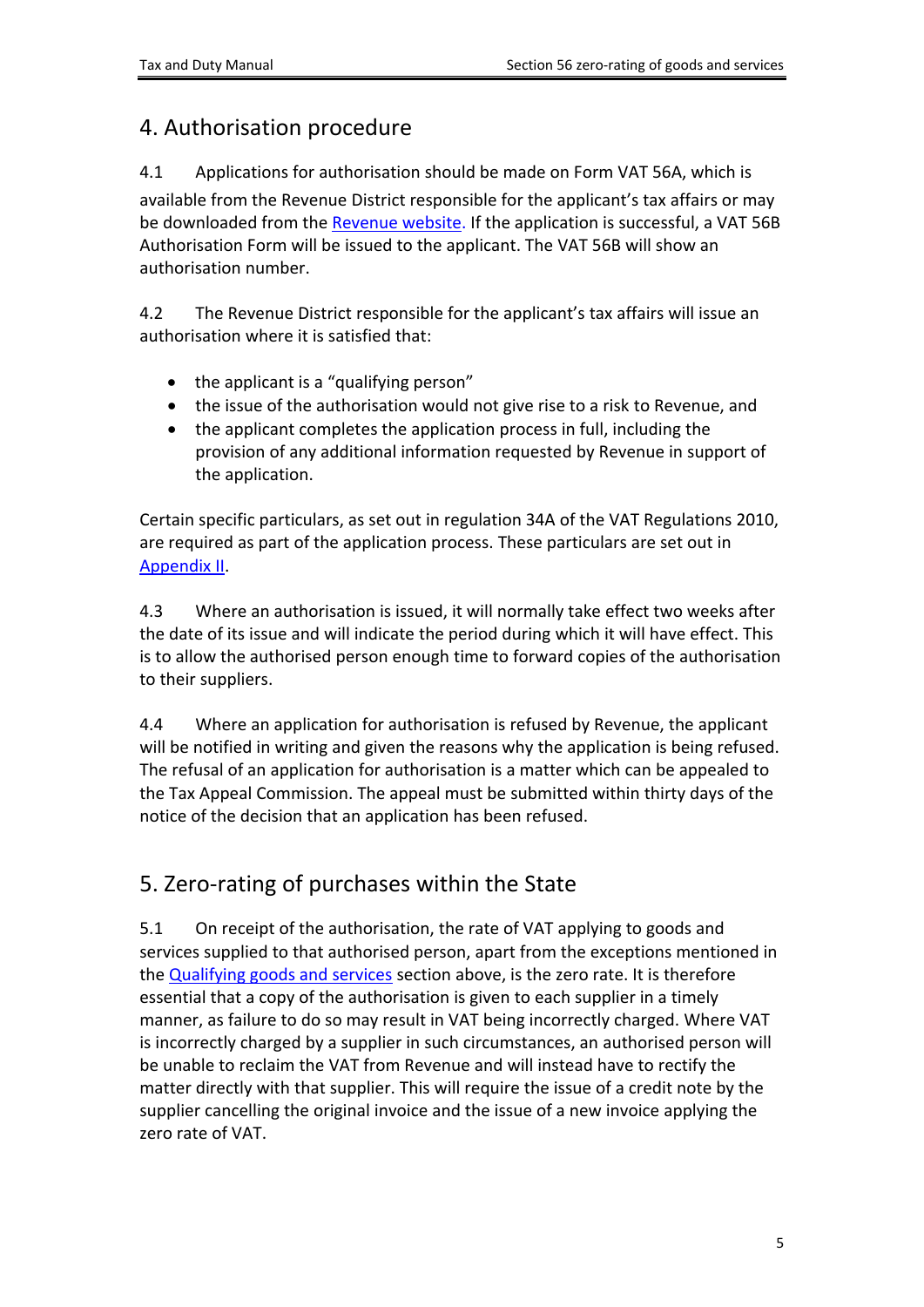The authorisation should also be used, as appropriate, when an authorised person is required to account for VAT in this State in respect of goods and services received from outside the State or where VAT is due at the point of entry to the State of imported goods. This allows the authorised person to apply the zero-rate of VAT when accounting for VAT on those supplies.

5.2 It is recognised that it may be administratively burdensome to operate the VAT zero-rating facility in relation to low value purchases. Accordingly, an exception may be made to the position outlined in paragraph 5.1 above, where the VAT on an invoice issued is less than €40. This exception allows for VAT, where borne on such purchases, to be reclaimed in the authorised persons' VAT return, subject to normal deductibility rules.

5.3 Suppliers, once they have received a copy of an authorisation from an authorised person, must apply the zero-rate of VAT to all qualifying supplies to the authorised person from the effective date of the authorisation and must quote the authorisation number on VAT invoices issued in respect of such supplies. If there is any doubt in relation to an authorisation, the Revenue Division which issued the authorisation should be contacted to confirm its validity. When making zero-rated supplies under the scheme, the supplier should ensure that the supply is being made to the person named on the authorisation. Particular attention should also be paid to the period during which the authorisation has effect, as zero-rating applies only during the period of validity of the authorisation.

5.4 The supplier of non-qualifying goods and services to an authorised person cannot apply the zero-rate of VAT to those supplies, in accordance with the provisions of section 56, and therefore must charge VAT at the rate normally applicable to such supplies. However, where an authorised person bears VAT in respect of such supplies, any such VAT borne can be reclaimed in that person's VAT return, subject to normal deductibility rules.

The €40 limit mentioned at paragraph 5.2 above does not apply in these circumstances.

# <span id="page-5-0"></span>6. Intra-Community Acquisitions

Where authorised persons make intra-Community acquisitions of goods, they must provide their VAT registration number to the supplier to ensure that VAT is not charged in the other Member State. Where the goods acquired are qualifying goods, the VAT rate applying to the acquisition of those goods by the authorised person is the zero rate.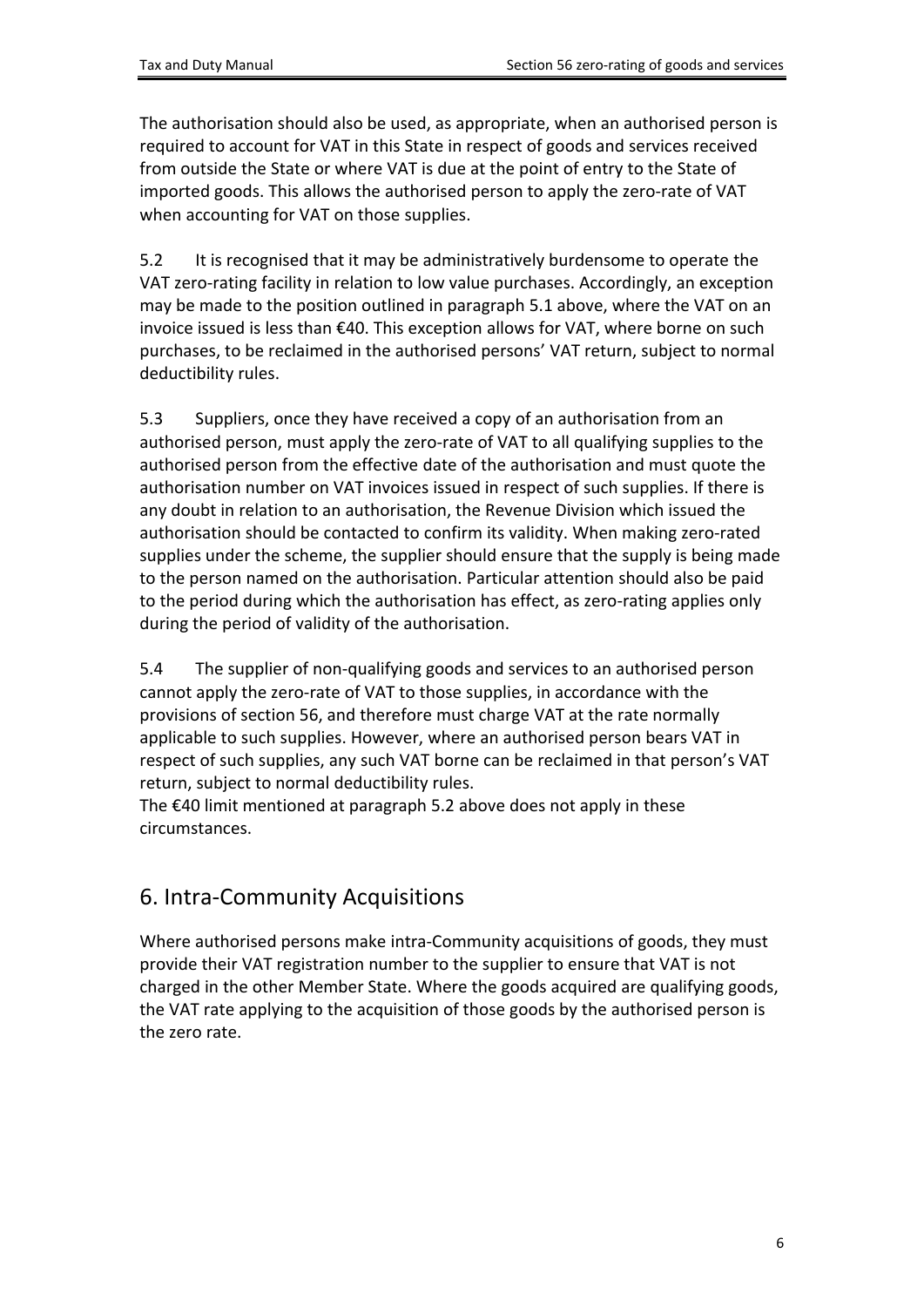### <span id="page-6-0"></span>7. Imports

7.1 Where qualifying goods are imported from outside the EU by authorised persons, the authorised person should declare on the relevant customs declaration (SAD) that they are an authorised person under Section 56 of the Value Added Tax Consolidation Act 2010 and quote their authorisation number. When requested by a Revenue officer, a copy of the authorisation should be produced in support of the declaration.

7.2 A person authorised under Section 56 of the VAT Consolidation Act 2010 should use such authorisation to import qualifying goods at the zero rate of VAT. [Postponed](https://www.revenue.ie/en/vat/goods-and-services-to-and-from-abroad/zero-rating-of-goods-and-services/index.aspx) [accounting](https://www.revenue.ie/en/vat/goods-and-services-to-and-from-abroad/zero-rating-of-goods-and-services/index.aspx) arrangements should never be used by a person authorised under Section 56.

# <span id="page-6-1"></span>8. Alcohol products

The zero rate of VAT also applies to the importation and Intra Community Acquisition of alcohol products by an authorised person. The authorised person must make a declaration on the relevant excise form confirming that they are authorised in accordance with Section 56 and quoting their authorisation number. When requested by a Revenue official, a copy of the authorisation should be produced in support of the declaration.

### <span id="page-6-2"></span>9. Self-supplies or exempt use

Where an authorised person applies qualifying goods or services, which have been obtained at the zero-rate of VAT, to an exempt or non-business use, the normal "self-supply rules will apply". See [Goods](https://www.revenue.ie/en/vat/vat-on-goods/when-is-vat-charged-on-goods/divert-goods-private-exempt-use-self-supply.aspx) [diverted](https://www.revenue.ie/en/vat/vat-on-goods/when-is-vat-charged-on-goods/divert-goods-private-exempt-use-self-supply.aspx) [to](https://www.revenue.ie/en/vat/vat-on-goods/when-is-vat-charged-on-goods/divert-goods-private-exempt-use-self-supply.aspx) [a](https://www.revenue.ie/en/vat/vat-on-goods/when-is-vat-charged-on-goods/divert-goods-private-exempt-use-self-supply.aspx) [private](https://www.revenue.ie/en/vat/vat-on-goods/when-is-vat-charged-on-goods/divert-goods-private-exempt-use-self-supply.aspx) [or](https://www.revenue.ie/en/vat/vat-on-goods/when-is-vat-charged-on-goods/divert-goods-private-exempt-use-self-supply.aspx) [exempt](https://www.revenue.ie/en/vat/vat-on-goods/when-is-vat-charged-on-goods/divert-goods-private-exempt-use-self-supply.aspx) [use](https://www.revenue.ie/en/vat/vat-on-goods/when-is-vat-charged-on-goods/divert-goods-private-exempt-use-self-supply.aspx) [\(self](https://www.revenue.ie/en/vat/vat-on-goods/when-is-vat-charged-on-goods/divert-goods-private-exempt-use-self-supply.aspx)[supply\)](https://www.revenue.ie/en/vat/vat-on-goods/when-is-vat-charged-on-goods/divert-goods-private-exempt-use-self-supply.aspx) on Revenue's website.

# <span id="page-6-3"></span>10. Post authorisation obligations

10.1 Where a person receives authorisation under section 56, that authorisation shall be conditional on the authorised person continuing to comply with their statutory obligations in relation to taxes and duties in the State, including the retention of relevant records.

10.2 Where the particulars which a person has provided to Revenue in accordance with Regulation 34A, as part of the application process for authorisation, change, any such changes should be immediately notified by that person to Revenue in writing.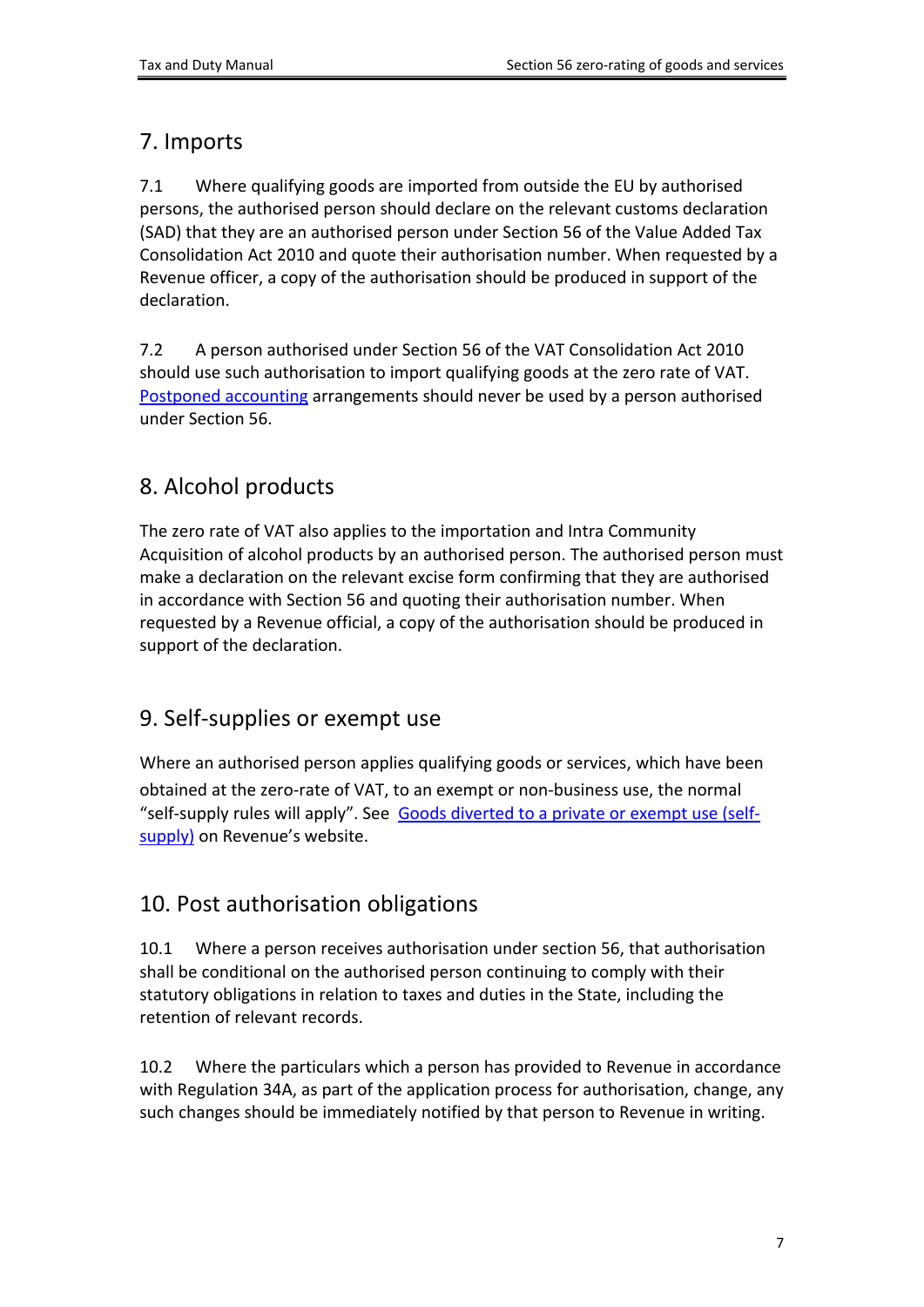### <span id="page-7-0"></span>11. Cancellation of authorisation

11.1 When an authorisation is issued to a qualifying person, it remains valid for the term specified on the authorisation unless it is cancelled by Revenue.

Where Revenue has doubts or concerns about a Section 56 application or about an accountable person's continued entitlement to avail of zero-rating under this section, Revenue may, at its discretion, request any or all of the documentation or proofs as outlined in Regulation 34A [\(Appendix](#page-9-0) [II\)](#page-9-0).

Where Revenue is not satisfied that there is a continuing entitlement to authorisation, Revenue will cancel the authorisation, by notice in writing, where:

- (i) the person authorised is no longer a qualifying person
- (ii) the information provided, or the declarations made when applying for the authorisation were, in a material way, false, incorrect, or misleading
- (iii) the authorised person fails to comply with the "Post authorisation obligations" as outlined in paragraph [10.1.](#page-6-3)

In cases where an authorisation is cancelled, a formal notice to this effect will issue to the accountable person setting out the grounds for cancellation.

The cancellation of a person's authorisation is a matter which can be appealed to the Tax Appeal Commission, within thirty days of the date of the written notice of cancellation.

11.2 Where authorisation is cancelled by Revenue, the cancellation will have effect from:

- a) the date the notice of cancellation is given, where no appeal is lodged in respect of the cancellation of the authorisation, or
- b) the date the appeal is finally determined or withdrawn, where an appeal is lodged in respect of the cancellation.

11.3 From the date a notice of cancellation takes effect, a previously authorised person should advise its suppliers that it is no longer an authorised person, so that the correct rate of VAT may be applied to goods and services supplied.

### <span id="page-7-1"></span>12. Post cancellation provisions

When the cancellation of an authorisation issued to a person under this provision takes effect, Revenue may inform that person's suppliers of its cancellation.

Revenue may also publish in Iris Oifigiúil, and thereafter make otherwise publicly available a notice regarding the cancellation of the authorisation.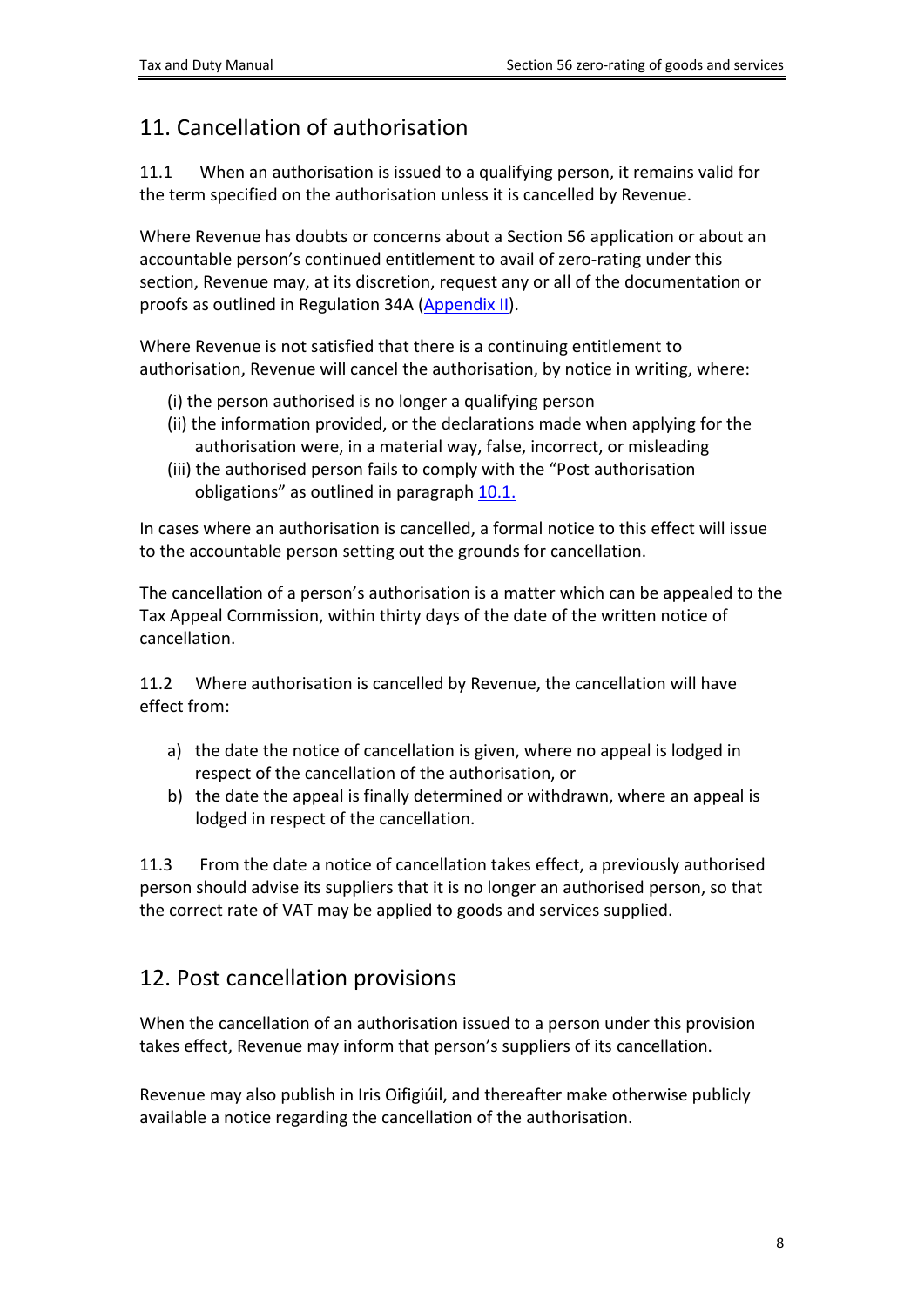# <span id="page-8-0"></span>Appendix I Services specified in section 33(5) VAT Consolidation Act 2010

The following services are those specified in section 33(5) VAT Consolidation Act 2010:

(a) services that consist of transferring or assigning copyrights, patents, licences, trademarks and similar rights;

(b) advertising services;

(c) the services of consultants, engineers, consultancy firms, lawyers, accountants and other similar services, as well as data processing and the provision of information;

(d) services that consist of obligations to refrain from pursuing or exercising, wholly or partly, a business activity or a right referred to in this subsection;

(e) services that consist of financial transactions (including banking transactions and financial fund management transactions but excluding the provision of safe deposit facilities) or insurance transactions (including reinsurance transactions);

(f) services that consist of supplying staff;

(g) services that consist of hiring out movable tangible property (other than a means of transport);

(h) services that consist of the provision of access to a natural gas distribution system situated within the territory of the Community or to any network connected to such a system, to the electricity system or to the heating or cooling networks, or the transmission or distribution through these systems or networks, and the provision of other services directly linked to those systems;

(i) telecommunications services;

(j) radio or television broadcasting services;

(k) electronically supplied services.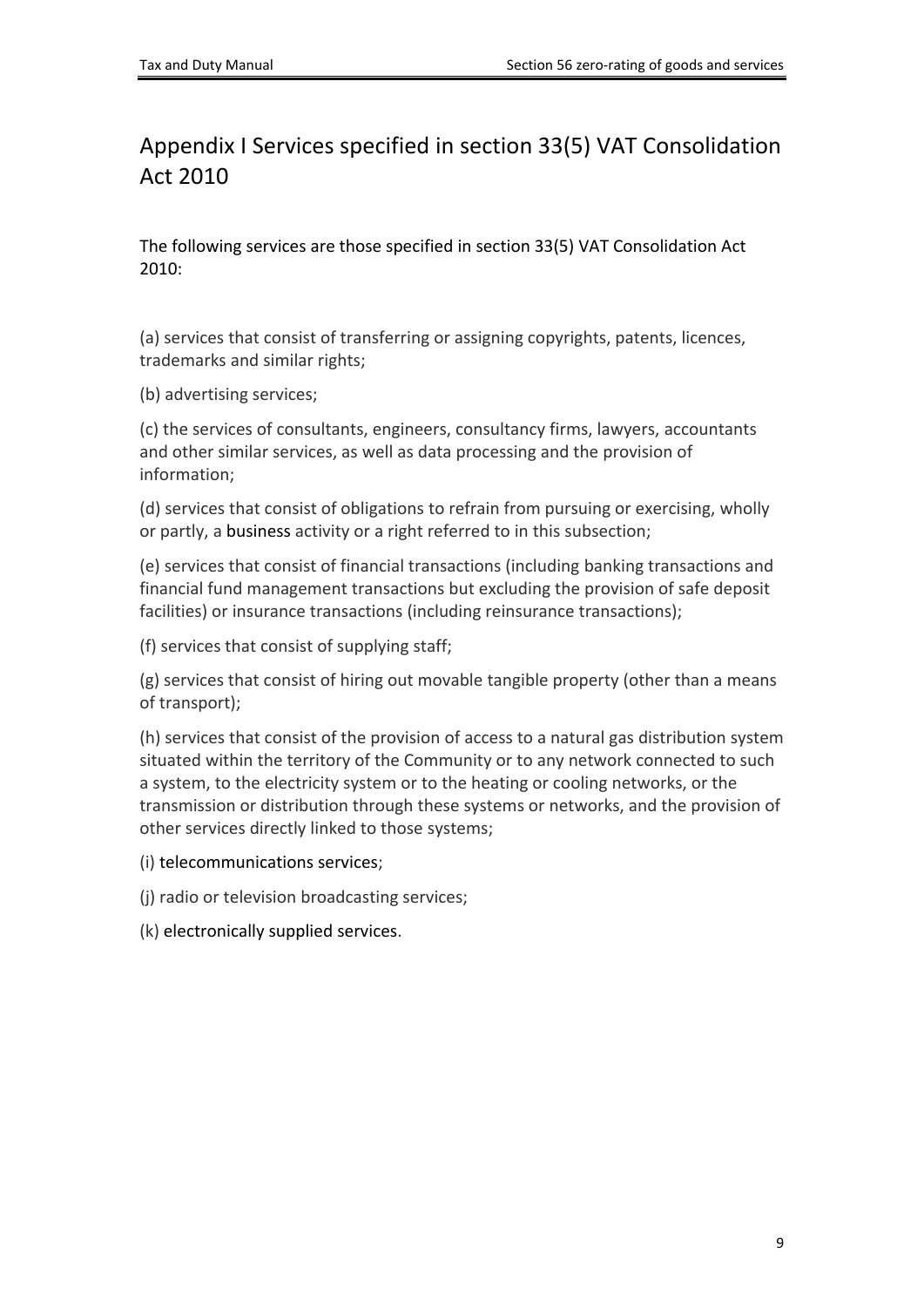# <span id="page-9-0"></span>Appendix II Particulars as set out in Regulation 34A of the VAT Regulations 2010

Particulars required in accordance with Regulation 34A:

- (a) a declaration stating that the person making the application under section 56(2) of the Act (in this Regulation referred to as 'the applicant') keeps full and true records in accordance with section 84 of the Act,
- (b) a declaration stating that the applicant is complying with the provisions of
	- (i) the Act,
	- (ii) the Tax Acts (within the meaning of section 1 of the Taxes

Consolidation Act 1997 (No. 39 of 1997)),

(iii) the Capital Gains Tax Acts (within the meaning of section 1 of the Taxes Consolidation Act 1997 (No. 39 of 1997)),

(iv) the statutes relating to the duties of excise and to the management of those duties,

- (v) the Customs Act 2015 (No. 18 of 2015), and
- (vi) any instrument made under any of the enactments referred to in clauses (i) to (v)
- (c) a declaration stating that the applicant has not been convicted of any offence under any of the provisions of –
	- (i) the Act,
	- (ii) the Tax Acts (within the meaning of section 1 of the Taxes

Consolidation Act 1997 (No. 39 of 1997)),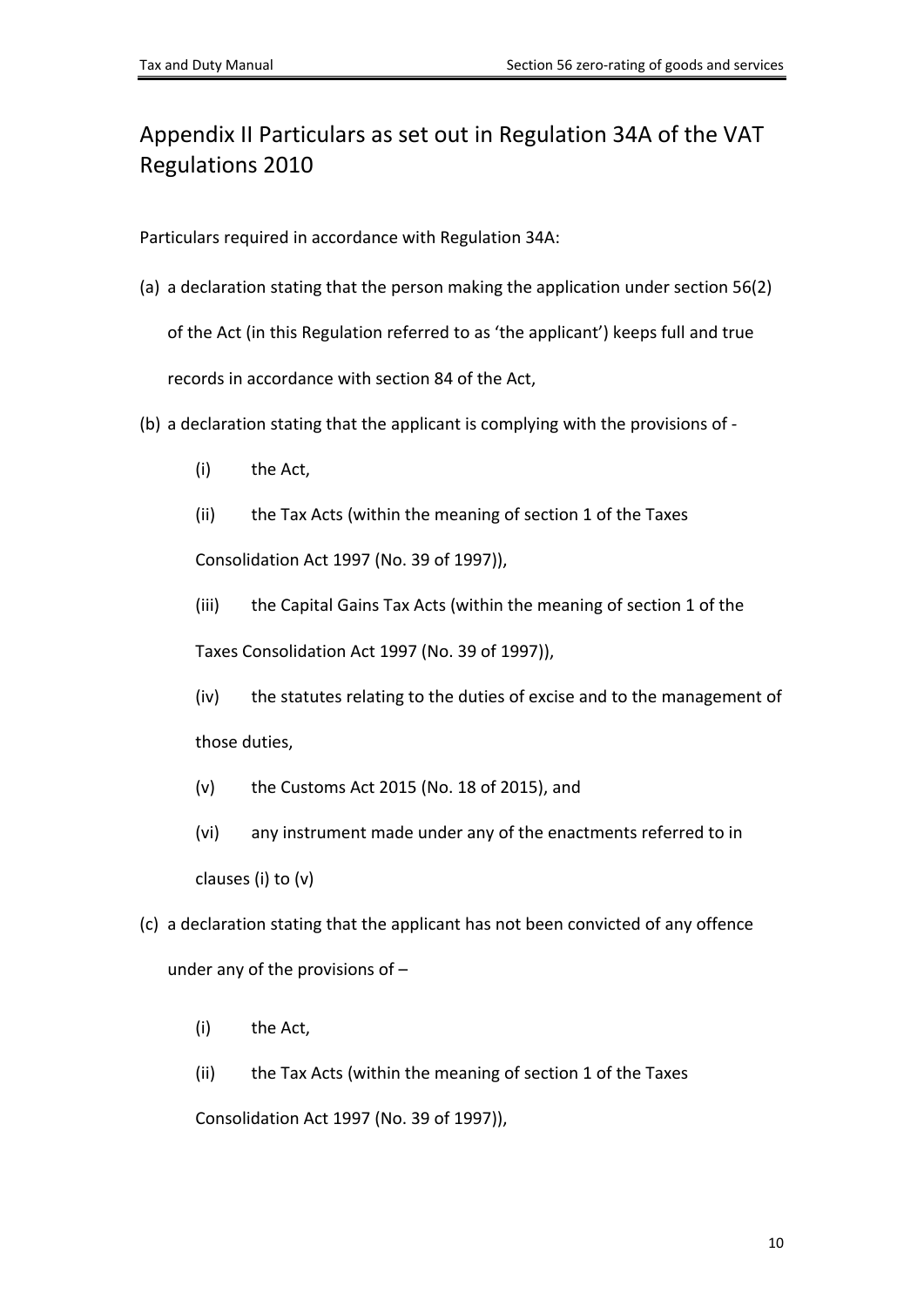(iii) the Capital Gains Tax Acts (within the meaning of section 1 of the Taxes Consolidation Act 1997 (No. 39 of 1997)),

- (iv) the statutes relating to the duties of excise and to the management of those duties,
- (v) the Customs Act 2015 (No. 18 of 2015), and
- (vi) any instrument made under any of the enactments referred to in clauses (i) to (v)
- (d) the amount of the applicant's turnover from supplying goods and services in respect of the period of 12 months immediately preceding the making of the application under section 56(2) of the Act,
- (e) the amount of the applicant's turnover from goods supplied to an accountable person that are subsequently leased back from that person in respect of the period of 12 months immediately preceding the making of the application under section 56(2) of the Act,
- (f) the amount of the applicant's turnover from
	- (i) supplies of goods made in accordance with paragraph 1(1) or 3(1) or (3) of Schedule 2 to the Act,
	- (ii) supplies of contract work where the place of supply is deemed to be a Member State other than the State, and
	- (iii) supplies of contract work made in accordance with paragraph 3(4) of Schedule 2 to the Act,

in respect of the period of 12 months immediately preceding the making of the application under section 56(2) of the Act,